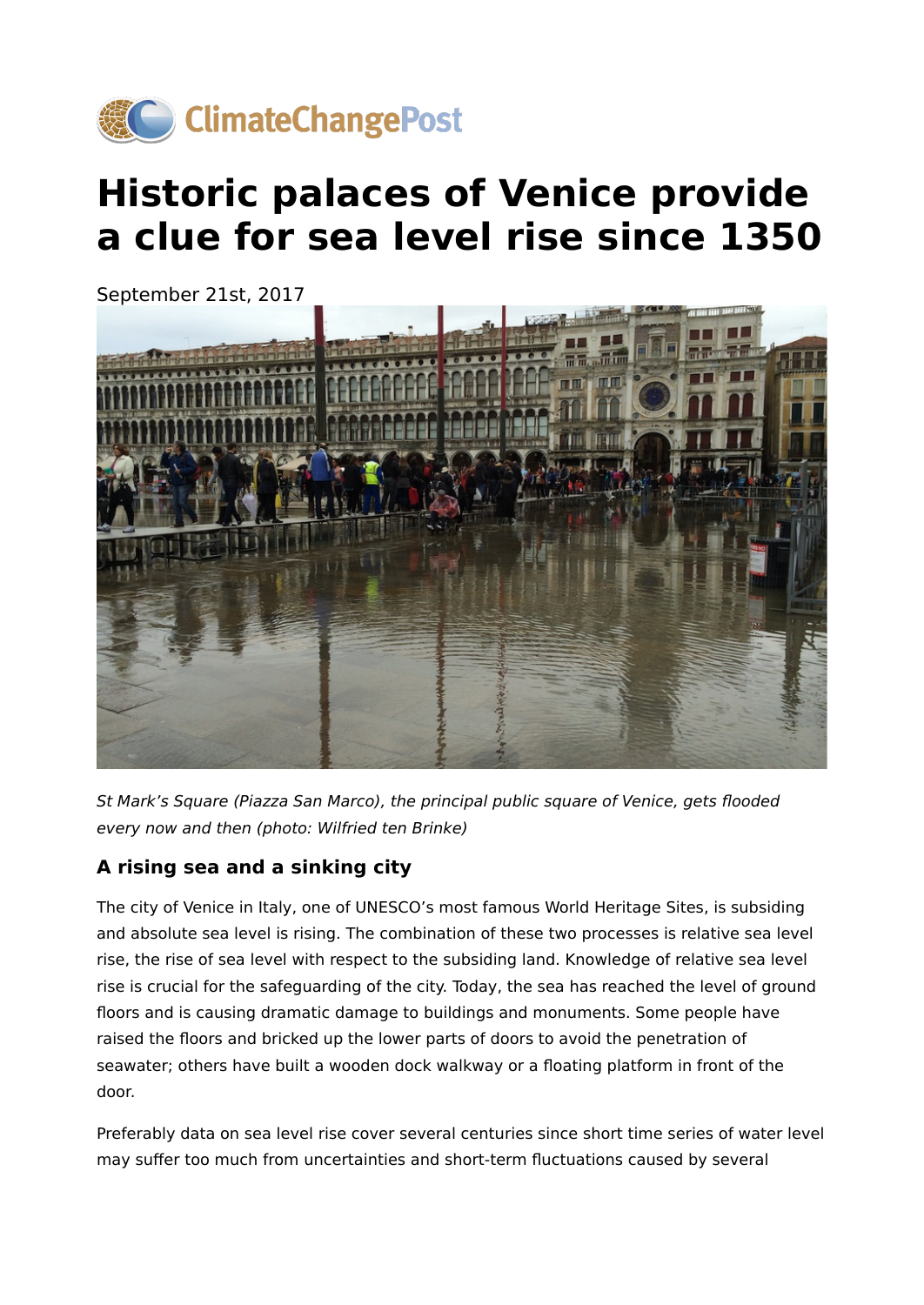(natural and man-made) factors. The longer a time series of sea level, the more the trend of sea level rise stands out with respect to this short term variability.

## **Three clues to reconstruct sea level rise**

The existing tide gauge record of sea level for Venice goes back to 1871. Scientists succeeded in extending this time series back to 1571 by studying the green algae belt on paintings. In a recent novel approach, scientist went even further back in time, to 1350, by studying the submergence level of the steps of water stairs of palaces on the Grand Canal.

## **Clue 1: Tide gauge registrations since 1871**

From the tide gauge record it was concluded that the observed average relative sea level rise in Venice was  $2.5 \pm 0.2$  mm per year over the period 1871-2014. The average subsidence of Venice and its surrounding land in this period was  $1.5 \pm 0.3$  mm per year. Thus the sea level near Venice has risen by  $1.0 \pm 0.3$  mm per year since 1871, quite comparable to the value of 1.1-1.5 mm per year that was found for the Mediterranean over the past century.

#### **Clue 2: Algae belts on paintings show sea level in the past since 1571**

Green algae on paintings were first studied for paintings covering the period 1727-1758. The algae belt is the biological tracer of sea water level. By comparing the algae level in the paintings with the current one, average relative sea level rise was estimated to be 2.3  $\pm$  0.4 mm per year. Second, a comparison was made between algae belts on these paintings of 1727-1758 and a painting made in 1571. This comparison revealed a relative sea level rise of  $1.2 \pm 0.4$  mm per year. This figure is close to the estimated land subsidence for this period and suggests that the absolute sea level rise over the seventeenth century may have been very small.

#### **Clue 3: Submergence level steps palaces show sea level rise since 1350**

The submergence level of the steps of water stairs of palaces on the Grand Canal provides an exceptionally long series (i.e. 664 years) of data on sea level rise. In Venice, canals are more important than streets, and the Grand Canal is the main canal with the most magnificent palaces on both sides. The main entrances of the palaces are on the Grand Canal with water stairs, i.e. stairways, leading down to welcome guests and unload supplies arriving by boat. Nowadays, water stairs are fully or almost fully submerged and disappear underwater. The bottom step, in association with the building date, provides a useful proxy to reconstruct the change of relative sea level over the centuries. The advantage is that there are numerous water stairs and they may provide a very long, high-resolution series.

Originally, the bottom step of the water stairs of the historic palaces was built in relation to the sea level and the slippery algae belt, while today, the water stairs are mostly submerged. An underwater survey of 78 water stairs has provided new data about relative sea level rise